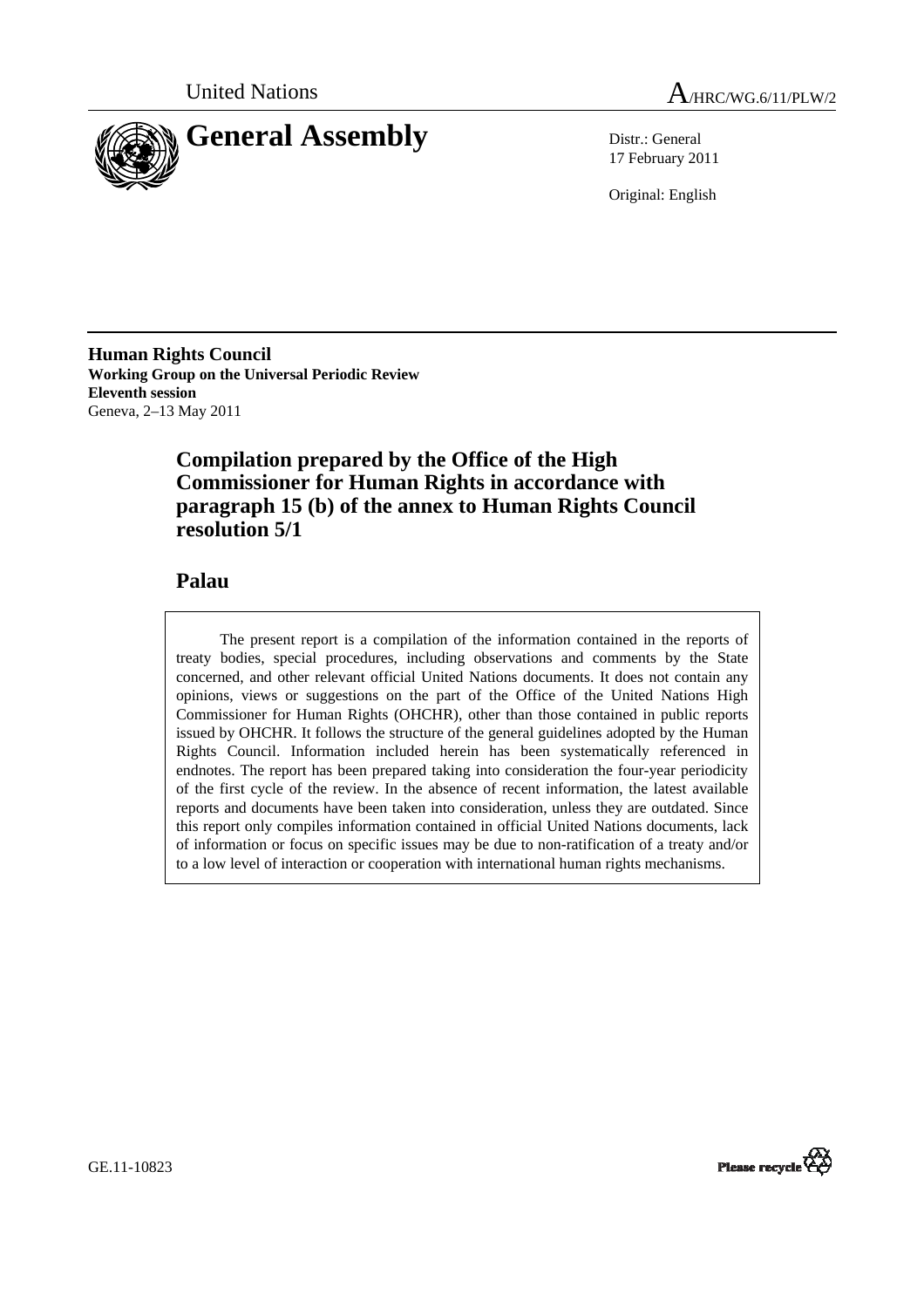## **I. Background and framework**

### **A. Scope of international obligations1**

| Universal human rights<br>treaties <sup>2</sup> | Date of ratification,<br>accession or succession | Declarations/reservations | Recognition of specific<br>competences of treaty<br><i>hodies</i> |
|-------------------------------------------------|--------------------------------------------------|---------------------------|-------------------------------------------------------------------|
| <b>CRC</b>                                      | 4 Aug. 1995                                      | None                      |                                                                   |

Treaties to which Palau is not a party: ICERD, ICESCR, OP-ICESCR<sup>3</sup>, ICCPR, ICCPR-OP 1, ICCPR-OP 2, CEDAW, OP-CEDAW, CAT, OP-CAT, OP-CRC-AC, OP-CRC-SC, ICRMW, CRPD, OP-CRPD and CED.

| Other main relevant international instruments                                                            | Ratification, accession or succession |
|----------------------------------------------------------------------------------------------------------|---------------------------------------|
| Convention on the Prevention and<br>Punishment of the Crime of Genocide                                  | N <sub>0</sub>                        |
| Rome Statute of the International Criminal<br>Court                                                      | N <sub>0</sub>                        |
| Palermo Protocol <sup>4</sup>                                                                            | N <sub>0</sub>                        |
| Refugees and stateless persons <sup>5</sup>                                                              | N <sub>0</sub>                        |
| Geneva Conventions of 12 August 1949 and Yes, except AP III<br>Additional Protocols thereto <sup>6</sup> |                                       |
| ILO fundamental conventions <sup>7</sup>                                                                 | No                                    |
| <b>UNESCO</b> Convention against<br>Discrimination in Education                                          | N <sub>0</sub>                        |

1. In 2001, the Committee on the Rights of the Child (CRC) regretted that Palau had not acceded to any of the other main international human rights instruments, including the International Convention on the Protection of the Rights of All Migrant Workers and Members of Their Families.<sup>8</sup> It encouraged Palau to consider acceding to such international instruments, including the Hague Convention on the Protection of Children and Cooperation in respect of Intercountry Adoption.<sup>9</sup>

2. CRC also encouraged Palau to consider ratifying ILO Convention No. 138 (1973) concerning Minimum Age for Admission to Employment and Convention No. 182 (1999) concerning the Prohibition and Immediate Action for Elimination of the Worst Forms of Child Labour, the Optional Protocol to the Convention on the Rights of the Child on the involvement of children in armed conflict and the Optional Protocol on the sale of children, child prostitution and child pornography.<sup>10</sup>

3. In 2010, the Office of the United Nations High Commissioner for Refugees (UNHCR) recommended that Palau accede to the 1951 Convention relating to the Status of Refugees and its 1967 Protocol, to the 1954 Convention relating to the Status of Stateless Persons and to the 1961 Convention on the Reduction of Statelessness.<sup>11</sup>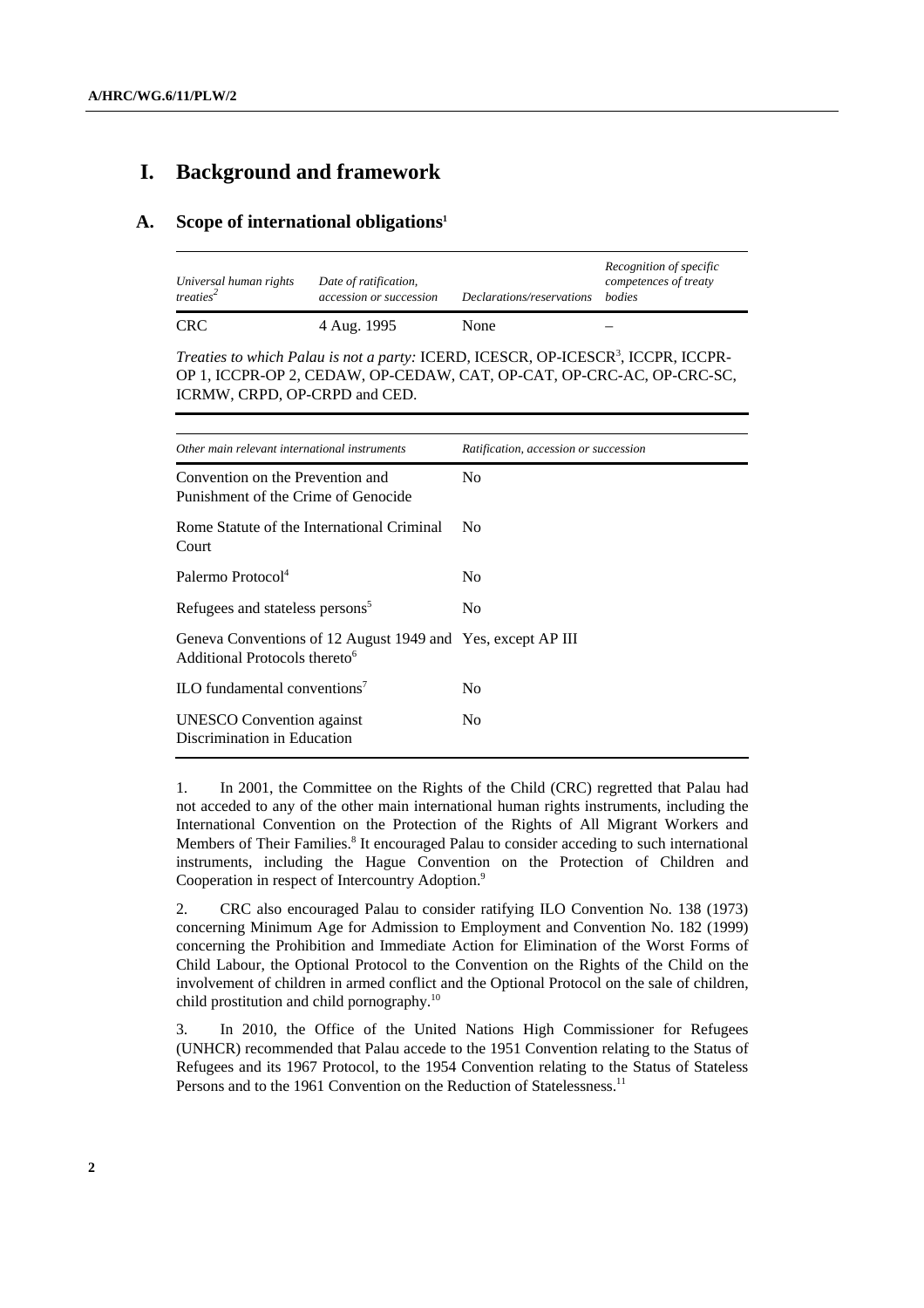4. The United Nations Children's Fund (UNICEF) noted that in early 2008, a resolution to ratify CEDAW was approved by the Senate but its approval by the House of Delegates was still pending.<sup>12</sup>

### **B. Constitutional and legislative framework**

5. CRC expressed concern regarding the insufficient efforts made to enact relevant articles of the Convention into the Palau Legal Code. It recommended that Palau take all appropriate and effective measures to ensure that its laws conformed fully to the principles and provisions of the Convention. The Committee also encouraged Palau to consider the possibility of enacting a comprehensive code for children.<sup>13</sup>

6. CRC noted that the National Youth Policy Task Force had proposed a narrowing of the definition of youth from 15–45 years to 15–34 years. However, the Committee was concerned that the new proposal did not take into account the definition of the child (persons below the age of 18 years) provided in the Convention and recommended that the proposal be reconsidered.<sup>14</sup>

7. CRC expressed concern regarding the low legal age for criminal responsibility (10 years) and recommended that Palau raise it.15

8. CRC recommended that Palau take all appropriate measures to introduce legal minimum ages for the sexual consent of boys and the employment of children to guarantee greater protection for children below the age of 18 years.<sup>16</sup>

9. CRC recommended that Palau review its legislation concerning abortion, with a view to guaranteeing the best interests of child victims of rape and incest.<sup>1</sup>

### **C. Institutional and human rights infrastructure**

10. As of December 2010, Palau does not have a national human rights institution accredited by the International Coordinating Committee of National Institutions for the Promotion and Protection of Human Rights.<sup>18</sup>

11. CRC was concerned that the Office of Child and Family Support, identified in the National Plan of Action for Children as the focal point for children and family support activities and for coordinating the implementation of the Convention, had not been established. It recommended that Palau take appropriate measures to establish such Office and to ensure the allocation of adequate financial, human and technical resources.19

12. CRC encouraged Palau to reinforce its efforts to establish an ombudsperson for children to deal with complaints of violations of child rights and to provide remedies for such violations. The Committee noted the intention to establish such an ombudsperson within the Office for Child and Family Support and suggested that Palau reconsider that proposal to ensure that the agency with responsibility for coordinating implementation of the Convention was not also responsible for monitoring implementation. It also encouraged Palau to ensure that the ombudsperson was allocated adequate resources and was accessible to children. CRC suggested that Palau introduce an awareness-raising campaign to facilitate the effective use by children of the ombudsperson for children.<sup>20</sup>

13. CRC noted the establishment in 1995 of the National Committee on Population and Children (CoPopChi), the inter-agency committee mandated to monitor implementation of the Convention.21 In 2008, UNICEF noted that CoPopChi had disintegrated and a replacement body had not emerged to continue the work of monitoring and advocating for children.<sup>22</sup>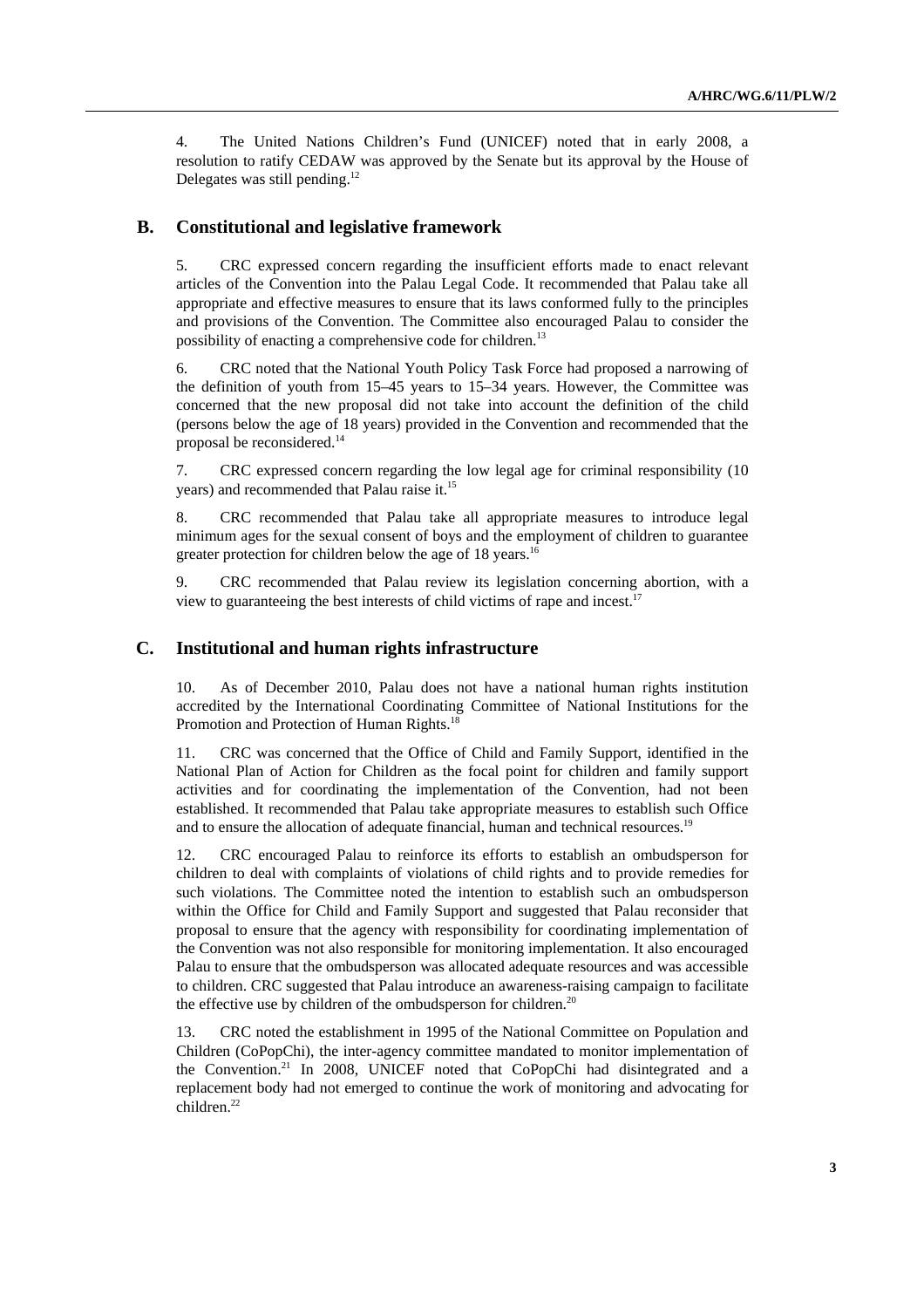## **D. Policy measures**

14. CRC welcomed the National Plan of Action for Children, which identified priority areas consistent with the Convention and made recommendations with regard to agencies and organizations best suited to implement the Plan. The Committee encouraged Palau to take all appropriate measures to implement such National Plan.<sup>23</sup>

15. In 2008, UNICEF noted that there had been significant progress in implementing the National Plan of Action for children in the areas of health, nutrition and education but less progress in achieving recommended legal reforms, while ongoing social change had continued to undermine traditional values and institutions beneficial to children.<sup>24</sup>

16. CRC welcomed the establishment, within the Ministry of Health, of the Victims of Crime Assistance programme to provide assistance to victims of child abuse and domestic violence. The Committee was concerned about the insufficient financial and human resources allocated to the initiative and the inadequate programmes established to prevent and combat all forms of abuse against children and to facilitate their rehabilitation.<sup>25</sup>

17. CRC noted with appreciation the efforts of Palau to disseminate the principles and provisions of the Convention. In particular, the Committee noted that Palau translated the Convention into Palauan and distributed it at public meetings, in schools and among parents.<sup>26</sup>

18. CRC recommended that greater effort be made to ensure that the provisions of the Convention were widely known and understood by adults and children, particularly at the community level. In that regard, the Committee recommended the reinforcement of adequate and systematic training and/or sensitization of State officials; parliamentarians; and professional groups working with and for children, as well as traditional community leaders. Further, it recommended that Palau continue to promote the Convention through, inter alia, the use of local languages and traditional methods of communication.<sup>27</sup>

19. In 2001, the Secretary-General noted that Palau had established that year the Office of Environmental Response and Coordination to enhance coordination between governmental and non-governmental agencies to address environmental issues and to fulfil the obligations of Palau under the United Nations conventions on climate change, biological diversity and desertification.<sup>28</sup>

## **II. Promotion and protection of human rights on the ground**

### **A. Cooperation with human rights mechanisms**

#### **1. Cooperation with treaty bodies**

| Treaty body <sup>29</sup> | Latest report<br>submitted and<br>considered | Latest concluding<br>observations | Follow-up response | Reporting status                       |
|---------------------------|----------------------------------------------|-----------------------------------|--------------------|----------------------------------------|
| <b>CRC</b>                | 1998                                         | January 2001                      |                    | Second report<br>overdue since<br>2002 |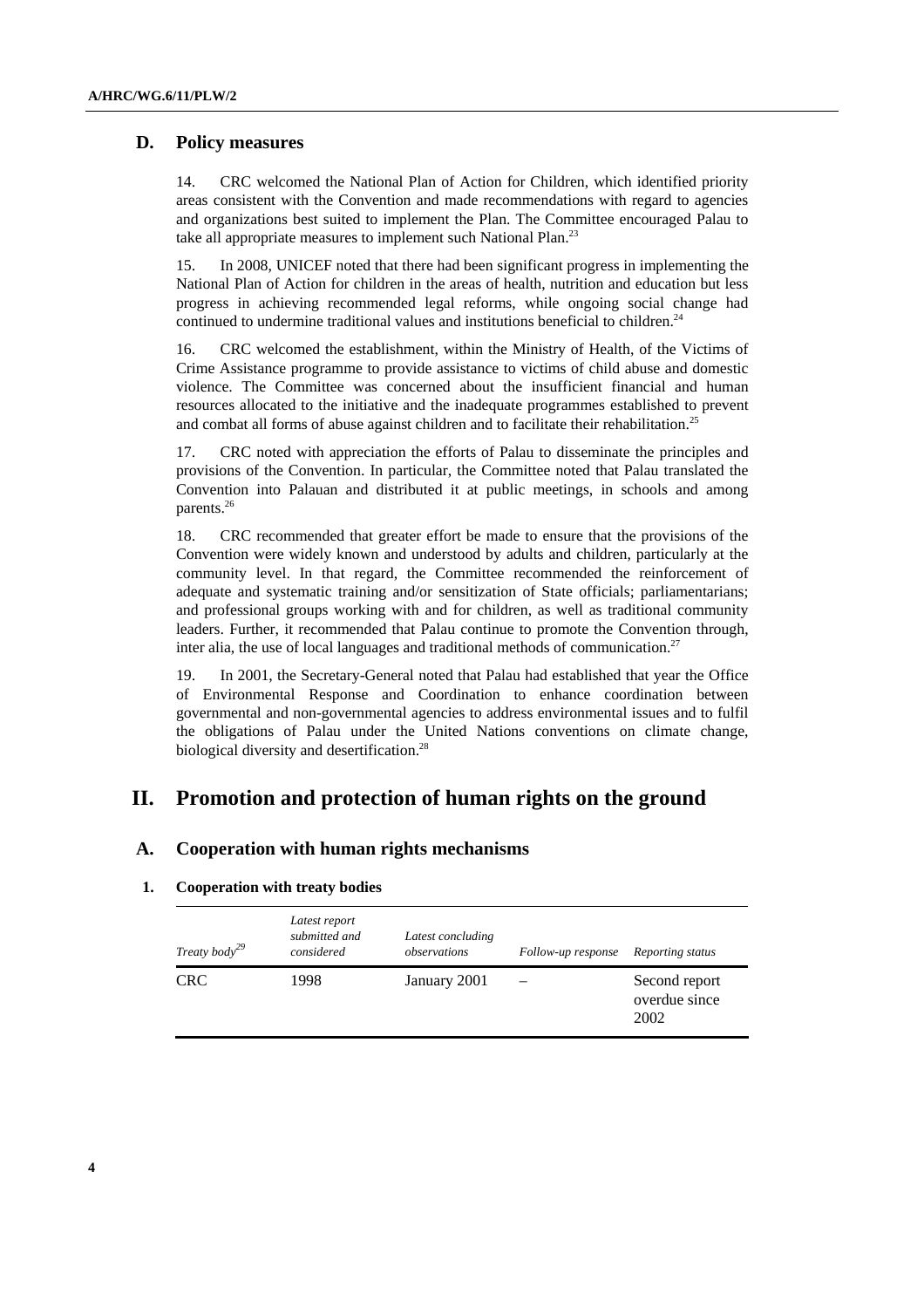#### **2. Cooperation with special procedures**

| Standing invitation issued                                | N <sub>0</sub>                                                                                                        |
|-----------------------------------------------------------|-----------------------------------------------------------------------------------------------------------------------|
| Latest visits or mission reports                          |                                                                                                                       |
| Visits agreed upon in principle                           |                                                                                                                       |
| Visits requested and not yet agreed upon                  |                                                                                                                       |
| Facilitation/cooperation during missions                  |                                                                                                                       |
| Follow-up to visits                                       |                                                                                                                       |
| Responses to letters of allegations and<br>urgent appeals | During the period under review no<br>communications were sent.                                                        |
| Responses to questionnaires on thematic<br>issues         | Palau did not respond to any of the 26<br>questionnaires sent by special procedures<br>mandate holders. <sup>30</sup> |

#### **3. Cooperation with the Office of the High Commissioner for Human Rights**

20. The Regional Office for the Pacific, located in Suva, Fiji, covers the Pacific Island Forum countries, including Palau.<sup>31</sup>

21. In 2008, OHCHR provided Palau with advice and technical assistance on draft legislation concerning a national human right institution compliant with the principles relating to the status of national institutions for the promotion and protection of human rights (Paris Principles).<sup>32</sup>

## **B. Implementation of international human rights obligations**

#### **1. Equality and non-discrimination**

22. CRC noted with concern that the principle of non-discrimination was not adequately implemented with respect to vulnerable groups of children, especially children of non-Palauan parentage, including children of immigrant families and children adopted through inter-country adoptions; children living in the outer islands; and children living and/or working on the streets. The Committee was particularly concerned about their limited access to adequate health, education and other social services. It recommended that Palau increase its efforts to ensure the implementation of laws, policies and programmes guaranteeing the principle of non-discrimination, particularly as it relates to vulnerable children.<sup>33</sup>

23. CRC expressed concern that children in inter-country adoptions were generally not eligible for a Palauan passport and might not own or inherit land or benefit from health, education and social service subsidies. It recommended that Palau take all appropriate measures, including those of a legal nature, to ensure that non-Palauan children are afforded equal and adequate access to health, education and social services.<sup>34</sup>

24. In 2008, UNICEF noted that under the Palau Constitution and law, after the age of 18, "children without Palauan blood" did not have a legal right to reside and work in Palau unless they registered with the Labour Office as a foreign worker.<sup>35</sup>

25. UNICEF noted that despite the constitutional protection of women, two laws discriminated against married women. With respect to rape, the law did not extend to married women the same level of protection against coerced sex as it extended to unmarried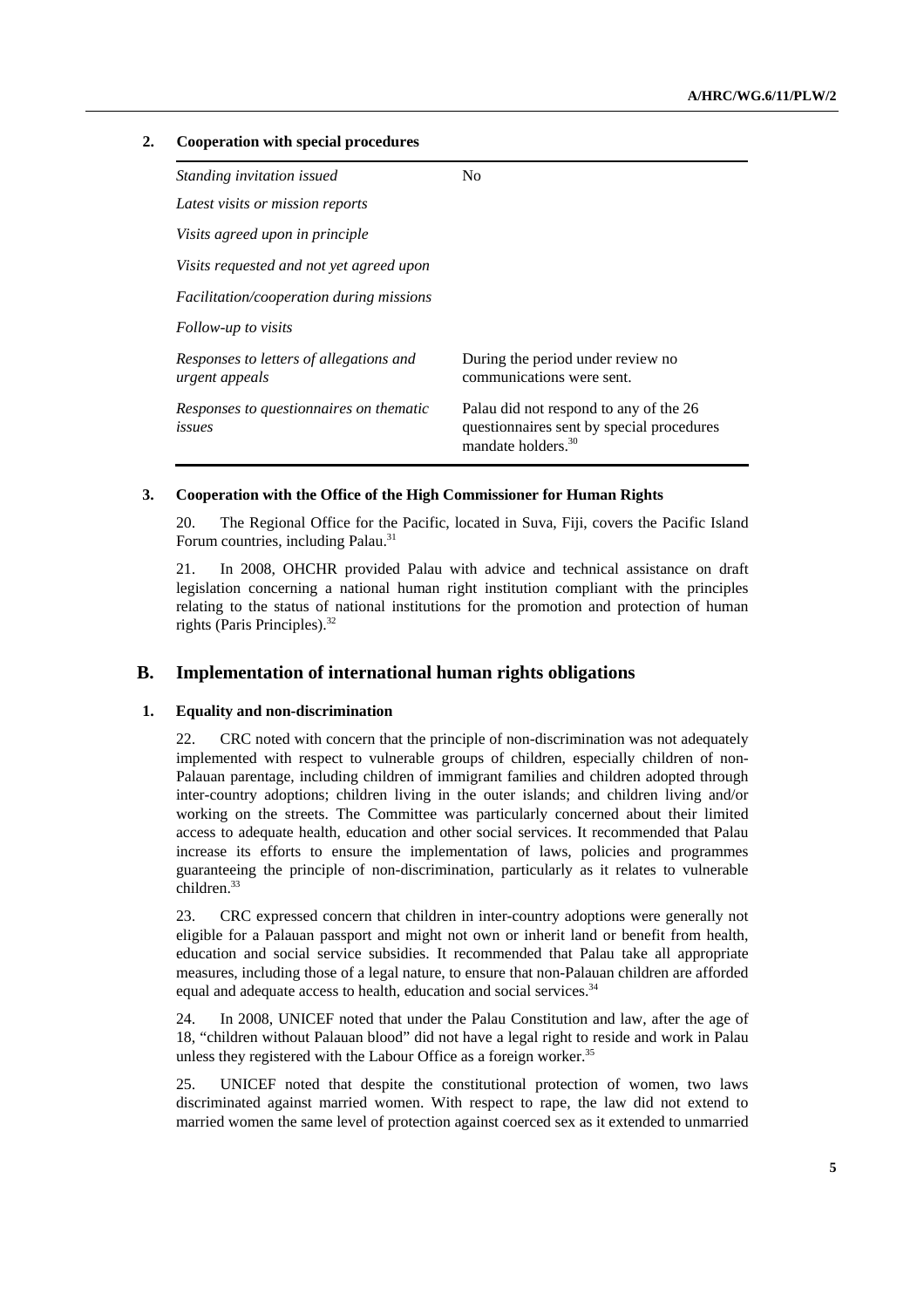women. With respect to inheritance, the law discriminated against a wife whose rights to inherit property acquired during a marriage were not recognized. It also discriminated against female children whose rights to inherit were recognized only if there were no surviving male children.<sup>36</sup>

26. CRC expressed concern at the disparity in the legal minimum age for marriage of girls (16 years) and boys (18 years) and recommended that Palau take all appropriate measures to increase the legal minimum age of marriage for girls to that of boys.<sup>37</sup>

27. In 2009, the United Nations Development Programme (UNDP) indicated that 36 per cent of legislators, senior officials and managers were women and 44 percent of professional and technical workers were female, but there were no women in ministerial positions.38

28. CRC noted that Palau had enacted legislation to protect children with disabilities and had established an Inter-agency Task Force on Children with Special Needs. The Committee was concerned about the insufficient efforts and the reluctance of teachers to facilitate the inclusion and acceptance of children with disabilities into the regular school system, despite requirements under law. It recommended that Palau strengthen its efforts to develop early identification programmes to prevent disabilities; establish special education programmes for children with disabilities; and implement the law that provided for their inclusion within the school system.39

29. CRC encouraged Palau to reinforce its efforts to raise awareness and sensitize the public about the rights and special needs of children with disabilities, including children with mental health concerns. It encouraged Palau to consider including mental disabilities within the definition of disabilities; to ensure that such children are provided with adequate care, services and rehabilitation to children with such concerns; and to allot adequate human and financial resources.<sup>40</sup>

30. UNICEF noted that there were fewer services available to assist youth with disabilities to transition to adulthood and almost no specialized services for adults with disabilities outside of a small government stipend for those totally disabled.<sup>41</sup>

#### **2. Right to life, liberty and security of the person**

31. In December 2007, Palau voted in favour of the adoption of General Assembly resolution  $62/149$  on a moratorium on the death penalty.<sup>42</sup>

32. CRC was concerned about the increasing incidence of sexual abuse of children, including within the family, as well as the continued lack of awareness about domestic violence, ill-treatment, abuse (sexual, physical and psychological) and neglect of children. The Committee recommended that Palau reinforce its efforts to prevent and combat such abuses and take appropriate measures to guarantee the physical and psychological recovery and social reintegration of child victims.<sup>43</sup>

33. CRC was concerned about the lack of authority under law to remove a child from harmful situations within the home in order to protect him or her. It recommended that Palau review its legislation to guarantee greater protection for children.<sup>44</sup>

34. UNICEF noted that women were frequently victims of domestic violence.<sup>45</sup>

35. CRC was concerned that corporal punishment was widely accepted in Palau and that domestic legislation generally did not prohibit and eliminate its use in homes and schools. It recommended that Palau take all appropriate measures, including of a legislative nature, to prohibit and eliminate all forms of corporal punishment. The Committee suggested that Palau conduct awareness-raising and education campaigns to change public attitudes.<sup>46</sup>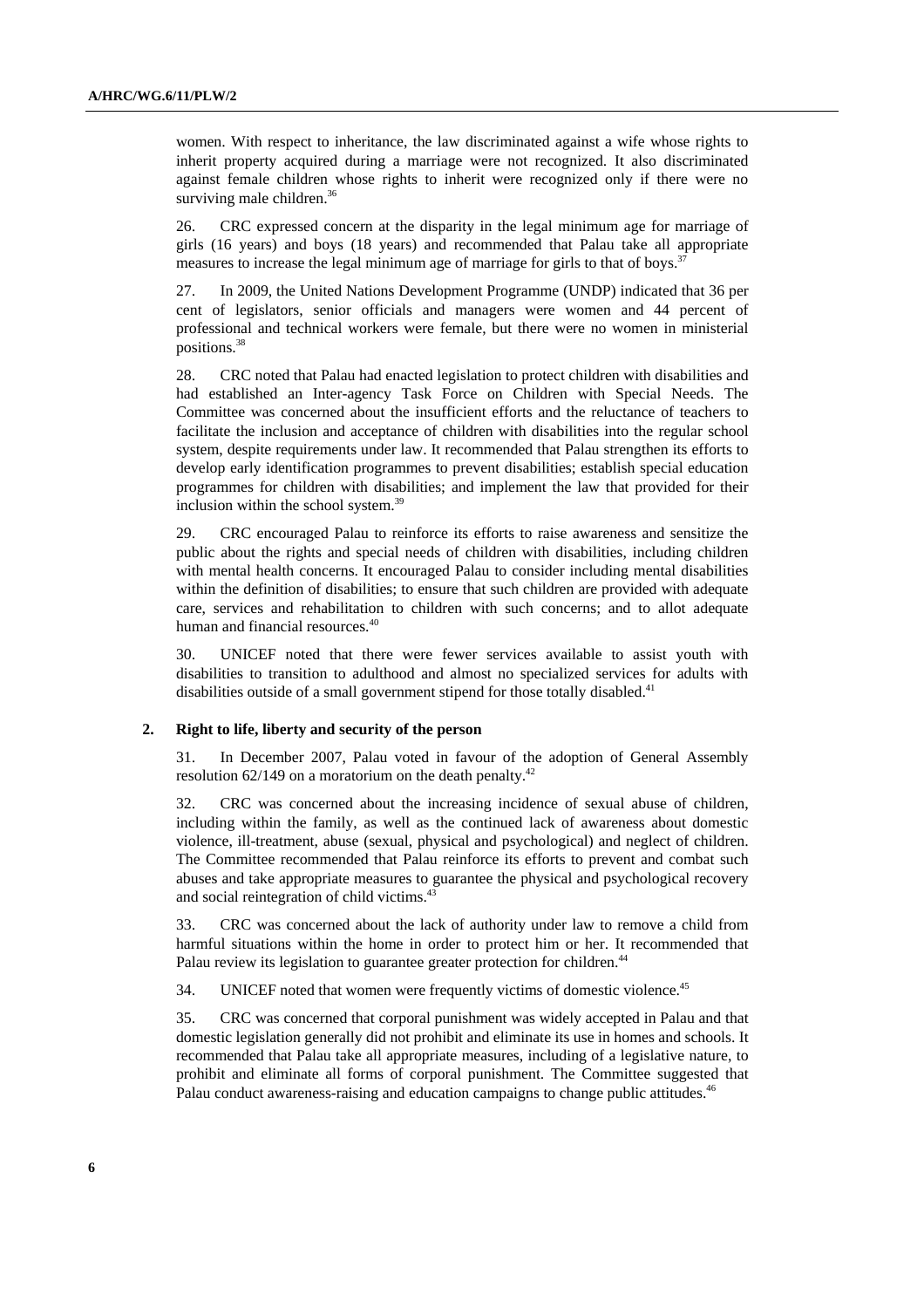36. CRC expressed concern at the absence of adequate labour laws to protect children from economic exploitation. In the light of the increasing number of school drop-outs, the lack of a minimum age for employment and the increasing number of children living and/or working on the streets, the Committee was concerned about the lack of information and adequate data on the situation of child labour and economic exploitation in Palau. It recommended that Palau enact legislation to protect children from economic exploitation and introduce appropriate monitoring mechanisms to ensure the enforcement of such laws, including in the informal sector. It recommended that Palau undertake a comprehensive study to assess the situation with regard to child labour. $47$ 

37. In 2008, UNICEF and the Economic and Social Commission for Asia and the Pacific reported that human trafficking for the purpose of the sex trade was occurring in Palau. The numbers, while small were still significant considering the size and the population of the country.48 There was no legislation that specifically addressed child sexual exploitation through videos, movies, photos and electronic images.<sup>49</sup>

38. CRC recommended that Palau take appropriate measures to ensure the passage of adequate legal protection of children, including boys, against commercial sexual exploitation and pornography and to ensure the non-stigmatization and non-criminalization of such children. It expressed concern at the fact that there were insufficient programmes for the physical and psychological recovery and social reintegration of child victims of such abuse. The Committee recommended that Palau undertake studies with a view to implementing appropriate policies and measures in that regard.<sup>50</sup>

39. CRC expressed concern at the increasing number of children living and/or working on the streets and the lack of policies, programmes and services to provide them with greater protection and care. The Committee recommended that Palau undertake a study to understand the scope and nature of such increasing phenomenon. It also recommended that Palau establish mechanisms to ensure that such children are provided with nutrition, clothing, housing, health and rehabilitation services, education, and vocational and lifeskills training.<sup>51</sup> The Committee further recommended that Palau implement foster care and other alternative care programmes to guarantee greater protection and care for children deprived of a family environment.<sup>52</sup>

#### **3. Administration of justice and the rule of law**

40. CRC noted that under customary law, family matters usually reflected "the best interests of all concerned parties" as opposed to "the principle of the best interests of the child". It recommended that Palau take appropriate measures to ensure that the general principle of the best interests of the child was appropriately integrated in all legal provisions and customary law; in judicial and administrative decisions; and in policies, projects, programmes and services which had an impact on children.<sup>53</sup>

41. CRC recommended that Palau take all effective measures to implement a juvenile justice system in conformity with the Convention (arts. 37, 40 and 39) and with other United Nations standards in this field, such as the United Nations Standard Minimum Rules for the Administration of Juvenile Justice (the Beijing Rules), the United Nations Guidelines for the Prevention of Juvenile Delinquency (the Riyadh Guidelines) and the United Nations Rules for the Protection of Juveniles Deprived of their Liberty. The Committee also recommended that Palau establish social services to support judges and to guarantee the rights of children (especially the right to a fair hearing) in traditional disciplinary measures.<sup>54</sup>

42. CRC noted that the views of children aged 12 years and older were heard in court on matters relating to their own adoption and in criminal cases. In other matters that was at the discretion of the judge. While noting that family law matters were generally dealt with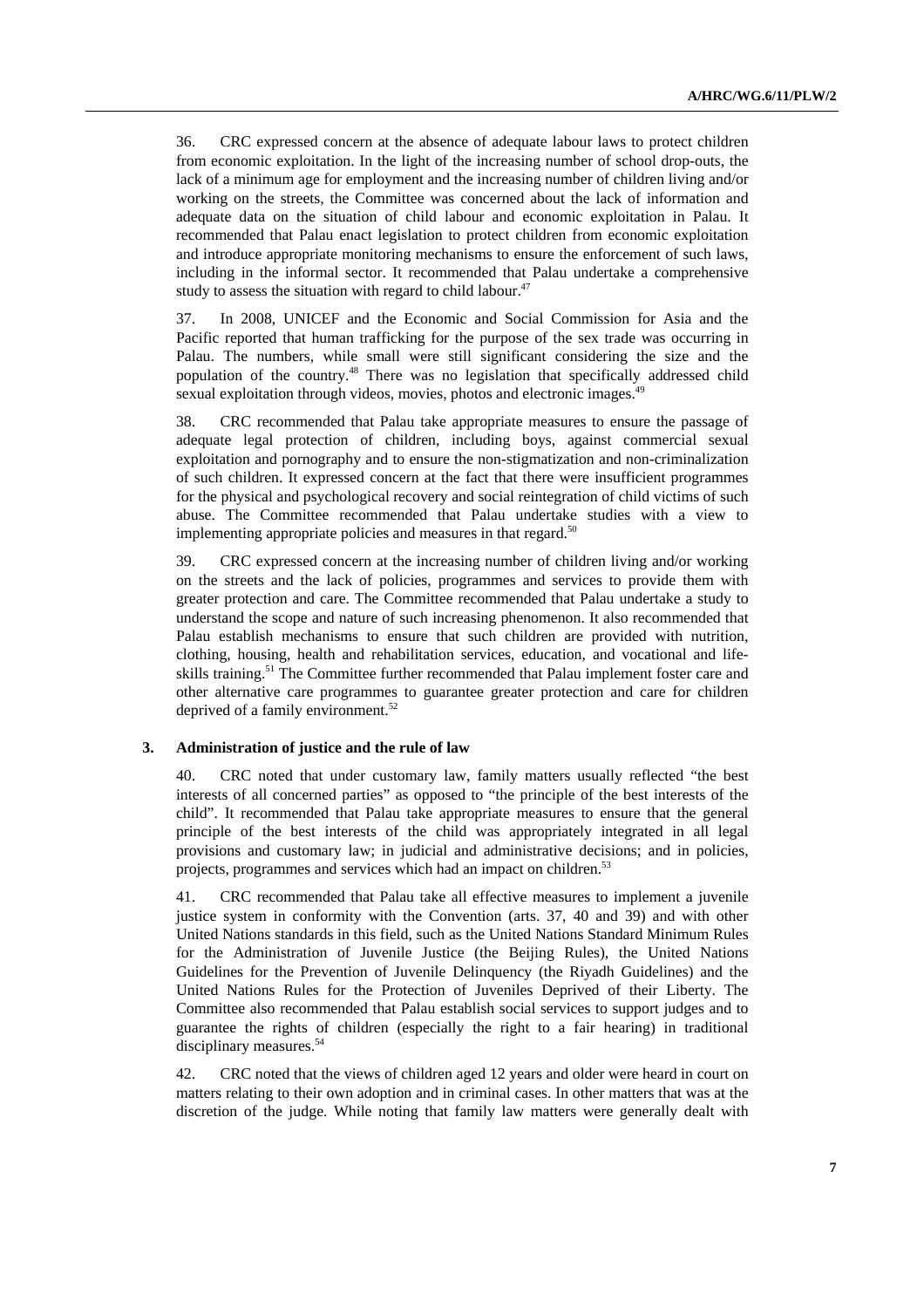under customary law, the Committee expressed its concern that traditional culture, values and attitudes might not always provide for the expression and consideration of the views of children. It recommended that Palau encourage respect for the views of the child in the family, communities, schools, and administrative and judicial systems.<sup>55</sup>

43. UNICEF noted that most adjudicated cases of child abuse and neglect were serious cases for which penalties under the current law were weak. The lack of a community consensus on what constituted abuse and neglect had started to create problems in determining whether cases should be defined and judged under Palauan tradition or under western standards. UNICEF also noted that the system of protecting children (and women) victims was weak.56

44. CRC recommended that Palau take appropriate measures to ensure that cases of domestic violence, ill-treatment and sexual abuse of children were properly investigated in a child-friendly judicial procedure and that sanctions were applied to perpetrators, with due regard given to protecting the right to privacy of the child.<sup>57</sup>

45. UNICEF noted that Palau had no statute that addressed domestic violence and that remedial action had yet to be taken to enact such a law.58

#### **4. Right to family life**

46. CRC noted with concern the breakdown of the traditional extended family structure and the increasing number of female-headed households. It also expressed concern that despite the changing nature of the traditional family support system, Palau had not instituted a foster care programme, other alternative care facilities and adequate early childcare services. The Committee further expressed concern at the lack of policies, programmes and services to strengthen families and recommended strengthening families as social units in cooperation and coordination with civil society.<sup>59</sup>

47. CRC expressed concern at the inadequate legislation, policies and institutions to regulate inter-country adoptions and to protect children rights in that regard. The law regarding inter-country adoptions did not allow the adopting parents to transfer their nationality to non-Palauan adopted children. The Committee recommended that Palau establish proper monitoring procedures with respect to domestic and inter-country adoptions and introduce adequate measures to monitor the practice of traditional informal adoptions with the view to preventing abuse and protecting the best interests of the child. $60$ 

#### **5. Right to participate in public and political life**

48. Palau recognized the right of women to vote in 1979. In 2009, UNDP noted that only 7 per cent of the seats in Parliament were held by women, there were no women in ministerial positions and no woman had been the Presiding Officer of Parliament or of one of its houses.<sup>61</sup>

49. CRC welcomed the positive reaction of Palau to the proposal to consider the establishment of a children's parliament and encouraged the State to establish such a parliament or some other framework for the participation of children in society.<sup>62</sup>

#### **6. Right to work and to just and favourable conditions of work**

50. UNICEF noted that in the private sector in Palau, working women were not entitled to maternity leave. Some cases of women, especially "guest" workers, being dismissed on account of pregnancy had been reported. Legislation was needed to provide maternity leave, protect women from discrimination in the workplace as a result of pregnancy, and facilitate a flexible work schedule to support breastfeeding.<sup>63</sup>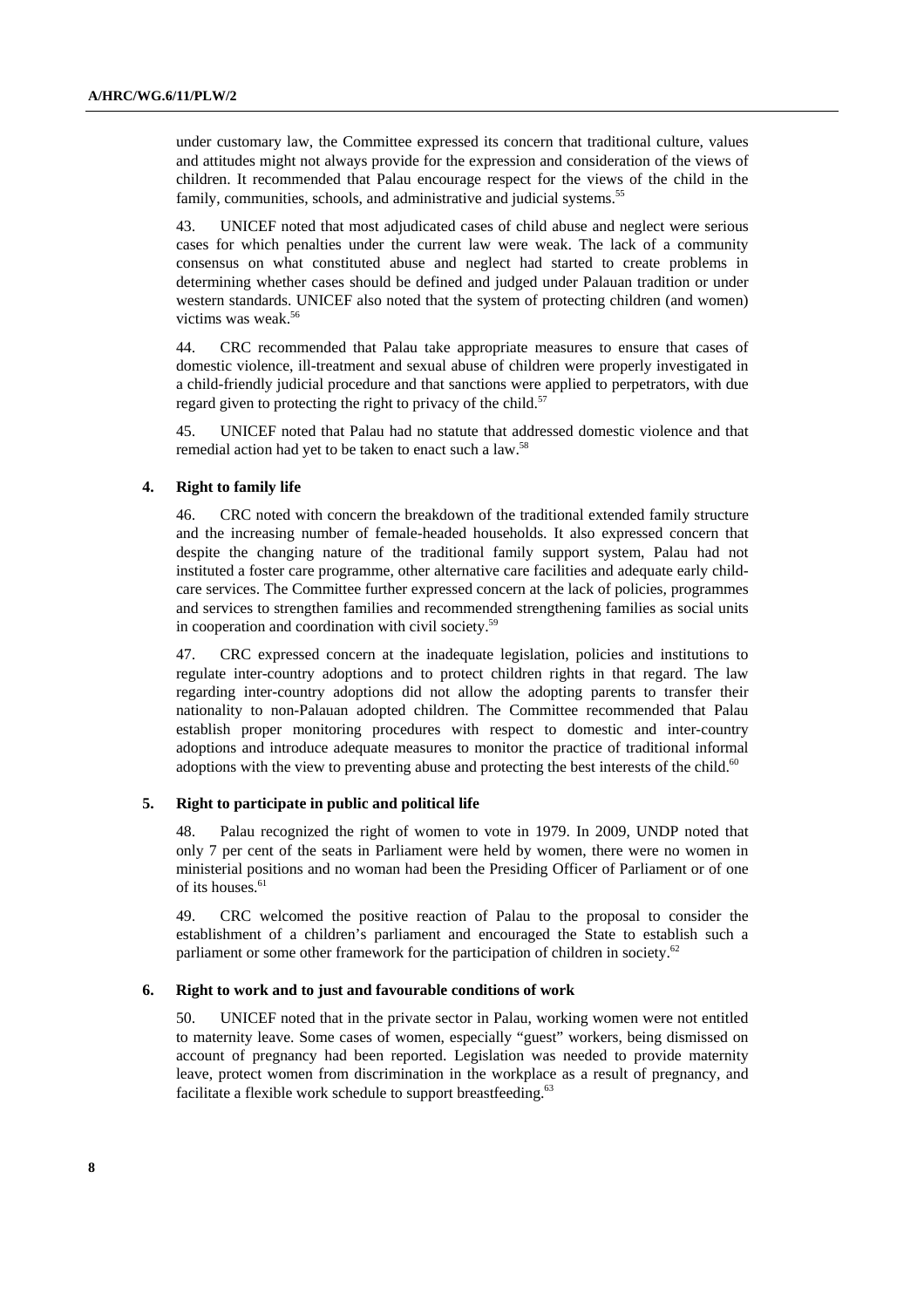#### **7. Right to social security and to an adequate standard of living**

51. CRC noted with concern that there was no social welfare system in Palau and that since independence (1994) budgetary allocations for education and social services had been gradually reduced. The Committee recommended that Palau establish a social welfare system to protect vulnerable children. It also encouraged the prioritization of budgetary allocations to ensure implementation of the economic, social and cultural rights of children to the maximum extent of available resources, paying particular attention not only to education and health, but also to social services, especially in the outer islands and among non-Palauan children.64

52. In 2009, UNDP noted that the public health expenditure in Palau was 16.4 per cent of the total government expenditure.<sup>65</sup> According to UNICEF, outside of the health and education sectors, Palau had a limited number of other social sector programmes including those managed by the Ministry of Justice (juvenile justice prevention activities) and the Ministry of Community and Cultural Affairs (women, youth and senior citizen programmes).<sup>66</sup>

53. CRC recommended that Palau undertake a needs-assessment study of female-headed households with a view to ensuring adequate availability and accessibility of welfare programmes, alternative care facilities and early child-care services.<sup>67</sup>

54. CRC recommended that Palau reinforce its efforts to promote proper breastfeeding practices, especially among working mothers and in the work environment. It recommended that Palau take appropriate measures to promote and encourage healthy nutritional practices, in order to prevent and address overweight and obesity among children.<sup>68</sup>

55. CRC recommended that Palau increase its efforts to promote adolescent health policies and services and to strengthen reproductive health education, including the promotion of male acceptance of the use of contraceptives. It suggested that Palau undertake a study to understand the scope of adolescent mental health concerns. The Committee also recommended that the State undertake measures to increase the number of social workers and psychologists, and to develop accessible youth-friendly care, counselling and rehabilitation facilities for adolescents.<sup>69</sup>

56. CRC recommended that Palau take appropriate measures to protect children from the illicit use of alcohol, narcotic drugs and psychotropic substances and to prevent the use of children in the illicit production and trafficking of such substances. It encouraged Palau to strengthen its efforts to implement rehabilitation programmes dealing with child victims of alcohol, drug and substance abuse.70

57. CRC recommended that Palau reinforce its efforts to improve environmental health, particularly as regards solid waste management.<sup>71</sup>

#### **8. Right to education**

58. In 2001, the Special Rapporteur on the right to education pointed out that the Palauan Constitution (1980) guaranteed free and compulsory education for all.<sup>72</sup>

59. CRC welcomed the legal amendment (1997–1998) that provided for compulsory education for all children between the ages of 5 and 17 years and noted the Master Plan for Education 2000. However, it recommended that Palau review that Plan with a view to ensuring full conformity with the Convention (art. 29, para.1, and others).<sup>73</sup>

60. According to UNDP, in 2006 the combined gross enrolment ratio in education in Palau was 96.9 per cent (91.2 per cent female and 82.4 per cent male). In 2006 the adult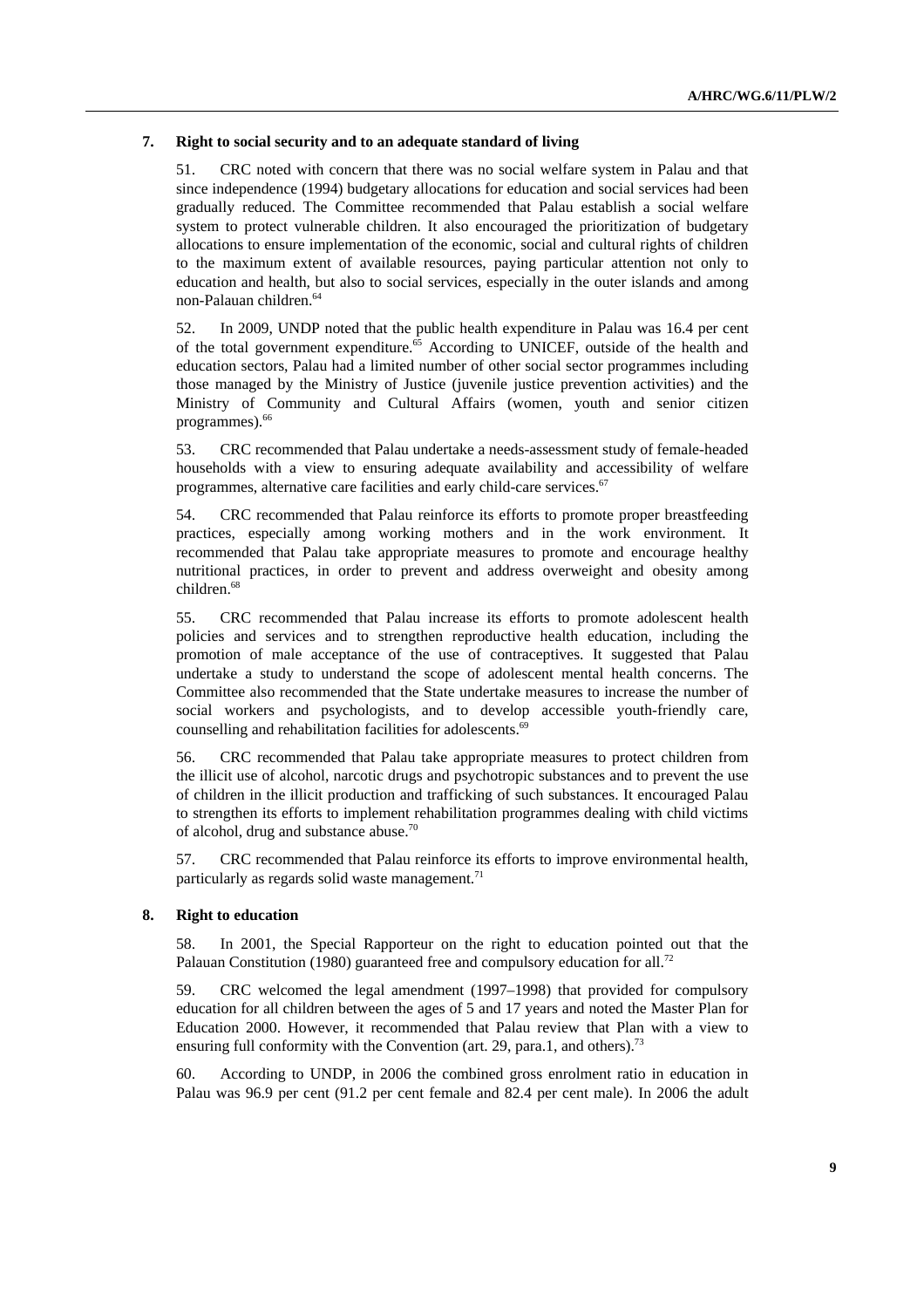literacy rate (those aged 15 and above) was 91.9 per cent (90.5 per cent female and 93.3 per cent male).<sup>74</sup>

61. CRC was concerned about the inadequate performance of students and the continually high drop-out rates, particularly at the secondary school level. It recommended that Palau implement additional measures to encourage children, especially boys, to stay in school, particularly during the period of compulsory education. In this connection, it recommended that Palau undertake a study on school dropout and its linkages with the relevance of educational material and teaching methods.<sup>75</sup>

62. CRC expressed concern regarding the insufficient support to teachers in smaller schools in the rural areas and outer islands, and the situation of overcrowding in the larger schools in the urban centres.<sup>76</sup>

63. CRC recommended that Palau introduce a physical education programme into the school curriculum and reinforce its efforts to establish clear policy and practice regarding the use of Palauan as a parallel language in the school curriculum.<sup>77</sup>

#### **9. Migrants, refugees and asylum-seekers**

64. UNHCR noted that asylum-seekers, refugees, stateless persons and internally displaced persons were not prominent concerns in Palau.<sup>7</sup>

65. UNHCR commended the willingness of Palau to accept 11 asylum-seekers in 2009 and to allow their processing in its territory until their resettlement in 2010, despite not being a signatory to the Convention relating to the Status of Refugees.<sup>79</sup>

#### **10. Right to development**

66. UNICEF noted that climate change and the accompanying sea level rise constituted the greatest sources of vulnerability in Palau. Climate change had the potential to increase poverty.<sup>80</sup>

## **III. Achievements, best practices, challenges and constraints**

67. CRC noted the challenges faced by Palau in implementing adequate programmes and services for children living in the outer islands. It noted the adverse effects that the limited availability of skilled human resources had on implementation of the Convention. It noted that a significant portion of the State's financing was derived from transfer payments from the United States of America under the Compact of Free Association, the phasing out of which in 2009 might have an impact on the allocation of budgetary resources. The implementation of the Convention was hindered by the fact that the National Master Development Plan, established in 1998, did not include children's programmes.<sup>81</sup>

68. UNHCR recognized that climate change posed a unique set of challenges for many Pacific Island Countries, including Palau, due to rising sea levels, salination, the incidence of storms of increasing frequency and severity, and increasing climate variability.82

## **IV. Key national priorities, initiatives and commitments**

N/A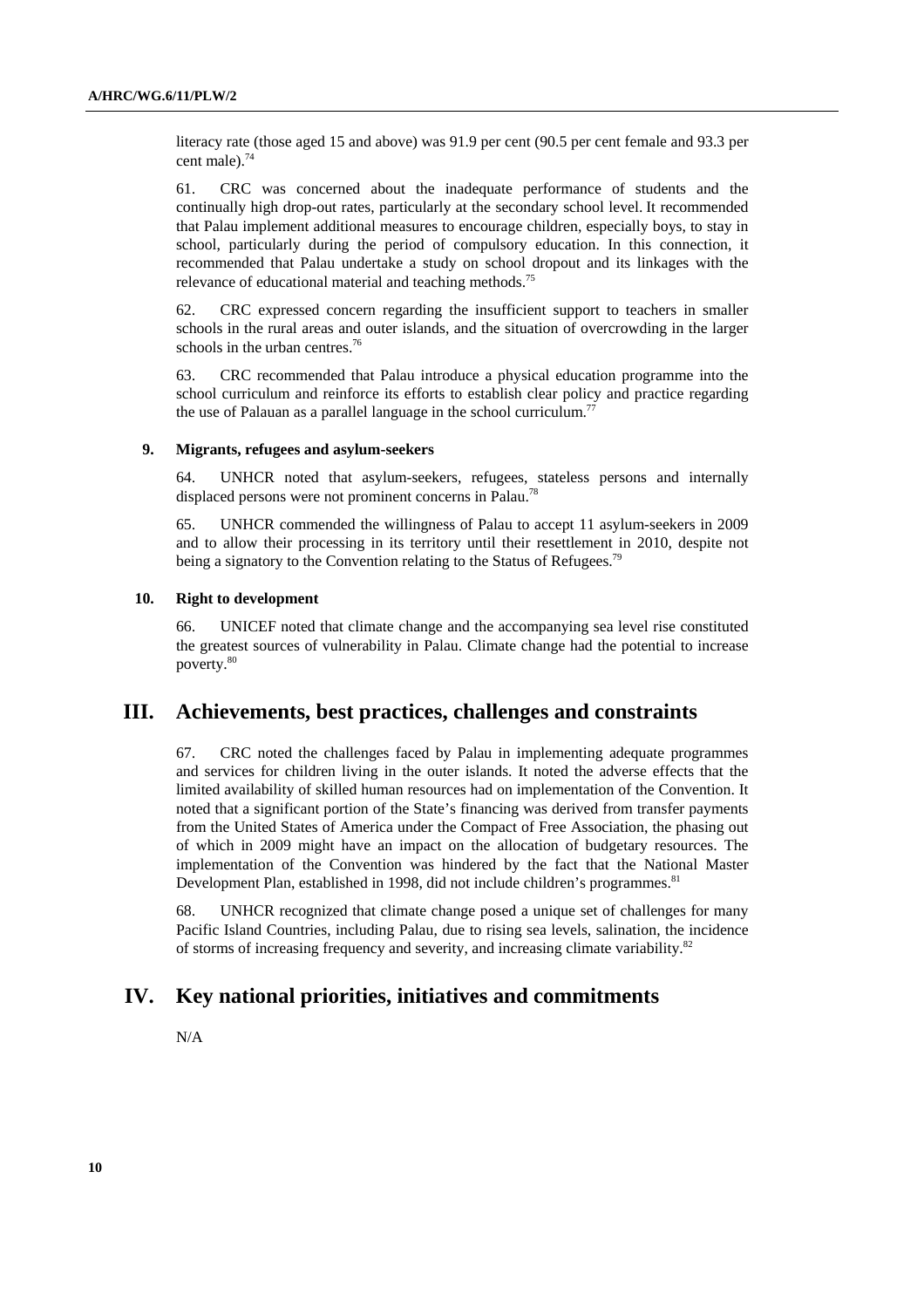# **V. Capacity-building and technical assistance**

69. CRC recommended that Palau seek technical assistance from OHCHR, UNICEF, the World Health Organization, the United Nations Educational, Scientific and Cultural Organization (UNESCO), the International Narcotics Control Board, the Centre for International Crime Prevention and the International Network on Juvenile Justice regarding: its legislation to protect children from violence; adolescent health; training of professional staff working with and for children with disabilities; measures to protect children from alcohol, narcotic drugs and psychotropic substance abuse; and juvenile justice through the Coordination Panel on Technical Assistance and Advice in Juvenile Justice.<sup>83</sup>

70. CRC recommended that Palau strengthen its educational system through closer cooperation with UNICEF and UNESCO.<sup>84</sup>

71. UNHCR reiterated its willingness to provide Palau with relevant technical advice, practical guidance and operational support as regards the treatment of persons in need of international protection and the processing of asylum claims, and to assist in contributing to the creation of the institutional capacity for the development of a national refugee status determination procedure.<sup>85</sup>

72. UNHCR welcomed the participation of Palau in the Pacific Immigration Directors' Conference and recommended that the State consider participating in the Intergovernmental Asia Pacific Consultations on Refugees, Displaced Persons and Migrants.<sup>86</sup>

73. UNHCR encouraged Palau to develop a rights-based disaster management and mitigation plan, within the regional and United Nations mechanisms, which emphasized the process and adaptation of mitigation strategies, addressing as well the potential internal and/or international displacement.<sup>87</sup>

### *Notes*

- $1$  Unless indicated otherwise, the status of ratifications of instruments listed in the table may be found in *Multilateral Treaties Deposited with the Secretary-General: Status as at 1 April 2009* (ST/LEG/SER.E/26), supplemented by the official website of the United Nations Treaty Collection database, Office of Legal Affairs of the United Nations Secretariat, http://treaties.un.org/. 2
- $2\degree$  The following abbreviations have been used for this document:

| <b>ICERD</b>      | International Convention on the Elimination of All Forms of Racial              |
|-------------------|---------------------------------------------------------------------------------|
|                   | Discrimination                                                                  |
| <b>ICESCR</b>     | International Covenant on Economic, Social and Cultural Rights                  |
| <b>OP-ICESCR</b>  | <b>Optional Protocol to ICESCR</b>                                              |
| <b>ICCPR</b>      | International Covenant on Civil and Political Rights                            |
| <b>ICCPR-OP 1</b> | <b>Optional Protocol to ICCPR</b>                                               |
| <b>ICCPR-OP 2</b> | Second Optional Protocol to ICCPR, aiming at the abolition of the death penalty |
| <b>CEDAW</b>      | Convention on the Elimination of All Forms of Discrimination against Women      |
| <b>OP-CEDAW</b>   | <b>Optional Protocol to CEDAW</b>                                               |
| CAT.              | Convention against Torture and Other Cruel, Inhuman or Degrading Treatment or   |
|                   | Punishment                                                                      |
| OP-CAT            | Optional Protocol to CAT                                                        |
| <b>CRC</b>        | Convention on the Rights of the Child                                           |
| OP-CRC-AC         | Optional Protocol to CRC on the involvement of children in armed conflict       |
| OP-CRC-SC         | Optional Protocol to CRC on the sale of children, child prostitution and child  |
|                   | pornography                                                                     |
| <b>ICRMW</b>      | International Convention on the Protection of the Rights of All Migrant Workers |
|                   | and Members of Their Families                                                   |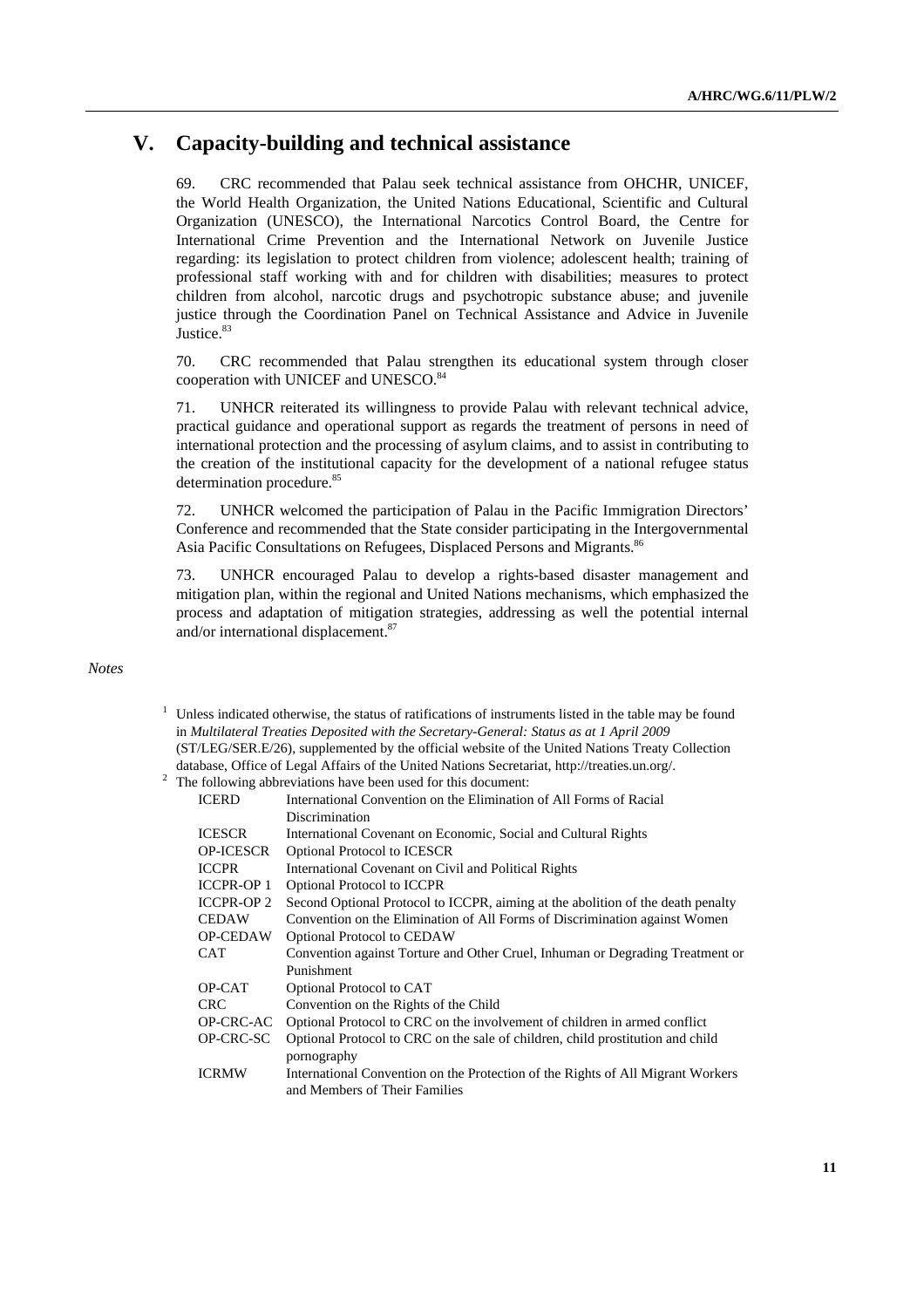| <b>CRPD</b> | Convention on the Rights of Persons with Disabilities                    |
|-------------|--------------------------------------------------------------------------|
| OP-CRPD     | <b>Optional Protocol to CRPD</b>                                         |
| <b>CED</b>  | International Convention for the Protection of All Persons from Enforced |
|             |                                                                          |

Disappearance<br>
<sup>3</sup> Adopted by the General Assembly in its resolution 63/117 of 10 December 2008. Article 17, paragraph 1, of OP-ICESCR states that "The present Protocol is open for signature by any State that has signed, ratified or acceded to the Covenant".

- <sup>4</sup> Protocol to Prevent, Suppress and Punish Trafficking in Persons, Especially Women and Children, supplementing the United Nations Convention against Transnational Organized Crime. 5
- <sup>5</sup> 1951 Convention relating to the Status of Refugees and its 1967 Protocol, 1954 Convention relating to the Status of Stateless Persons and 1961 Convention on the Reduction of Statelessness.
- $6$  Geneva Convention for the Amelioration of the Condition of the Wounded and Sick in Armed Forces in the Field (First Convention); Geneva Convention for the Amelioration of the Condition of Wounded, Sick and Shipwrecked Members of Armed Forces at Sea (Second Convention); Geneva Convention relative to the Treatment of Prisoners of War (Third Convention); Geneva Convention relative to the Protection of Civilian Persons in Time of War (Fourth Convention); Protocol Additional to the Geneva Conventions of 12 August 1949, and relating to the Protection of Victims of International Armed Conflicts (Protocol I); Protocol Additional to the Geneva Conventions of 12 August 1949, and relating to the Protection of Victims of Non-International Armed Conflicts (Protocol II); Protocol Additional to the Geneva Conventions of 12 August 1949, and relating to the Adoption of an Additional Distinctive Emblem (Protocol III). For the official status of ratifications, see Federal Department of Foreign Affairs of Switzerland, at
- www.eda.admin.ch/eda/fr/home/topics/intla/intrea/chdep/warvic.html. 7
- International Labour Organization Convention No. 29 concerning Forced or Compulsory Labour; Convention No. 105 concerning the Abolition of Forced Labour; Convention No. 87 concerning Freedom of Association and Protection of the Right to Organise; Convention No. 98 concerning the Application of the Principles of the Right to Organise and to Bargain Collectively; Convention No. 100 concerning Equal Remuneration for Men and Women Workers for Work of Equal Value; Convention No. 111 concerning Discrimination in Respect of Employment and Occupation; Convention No. 138 concerning Minimum Age for Admission to Employment; Convention No. 182 concerning the Prohibition and Immediate Action for the Elimination of the Worst Forms of Child Labour.
- Concluding observations of the Committee on the Rights of the Child (CRC/C/15/Add.149), para. 14.
- CRC/C/15/Add.149, paras. 15 and 41.
- 10 CRC/C/15/Add.149, paras. 55 and 62.
- <sup>11</sup> UNHCR submission to the UPR on Palau, p. 3.
- <sup>12</sup> UNICEF Pacific Office, *A Situation Analysis of Children, Youth and Women*, (Fiji, 2008), p. 48. Available from www.unicef.org/pacificislands/resources\_9686.html. 13 CRC/C/15/Add.149, paras. 10–13.
- 
- 14 Ibid., paras. 28–29.
- $15$  Ibid.
- 16 Ibid., para. 29.
- 17 Ibid., para. 47.
- <sup>18</sup> For the list of national human rights institutions with accreditation status granted by the International Coordinating Committee of National Institutions for the Promotion and Protection of Human Rights (ICC), see A/65/340, annex.<br><sup>19</sup> CRC/C/15/Add.149, paras. 18–19.<br><sup>20</sup> Ibid. paras. 22, 23.
- 
- 20 Ibid., paras. 22–23.
- $21$  Ibid., para. 4.
- <sup>22</sup> UNICEF Pacific Office, *A Situation Analysis* (note 12 above), p. 2.<br><sup>23</sup> CRC/C/15/Add.149, paras. 6, 18 and 19.
- 
- <sup>24</sup> UNICEF Pacific Office, *A Situation Analysis* (note 12 above), p. 2.<br><sup>25</sup> CRC/C/15/Add.149, paras. 7 and 42.
- 
- Ibid., para. 5.
- $27$  Ibid., para. 27.
- <sup>28</sup> Report of the Secretary-General on further implementation of the outcome of the Global Conference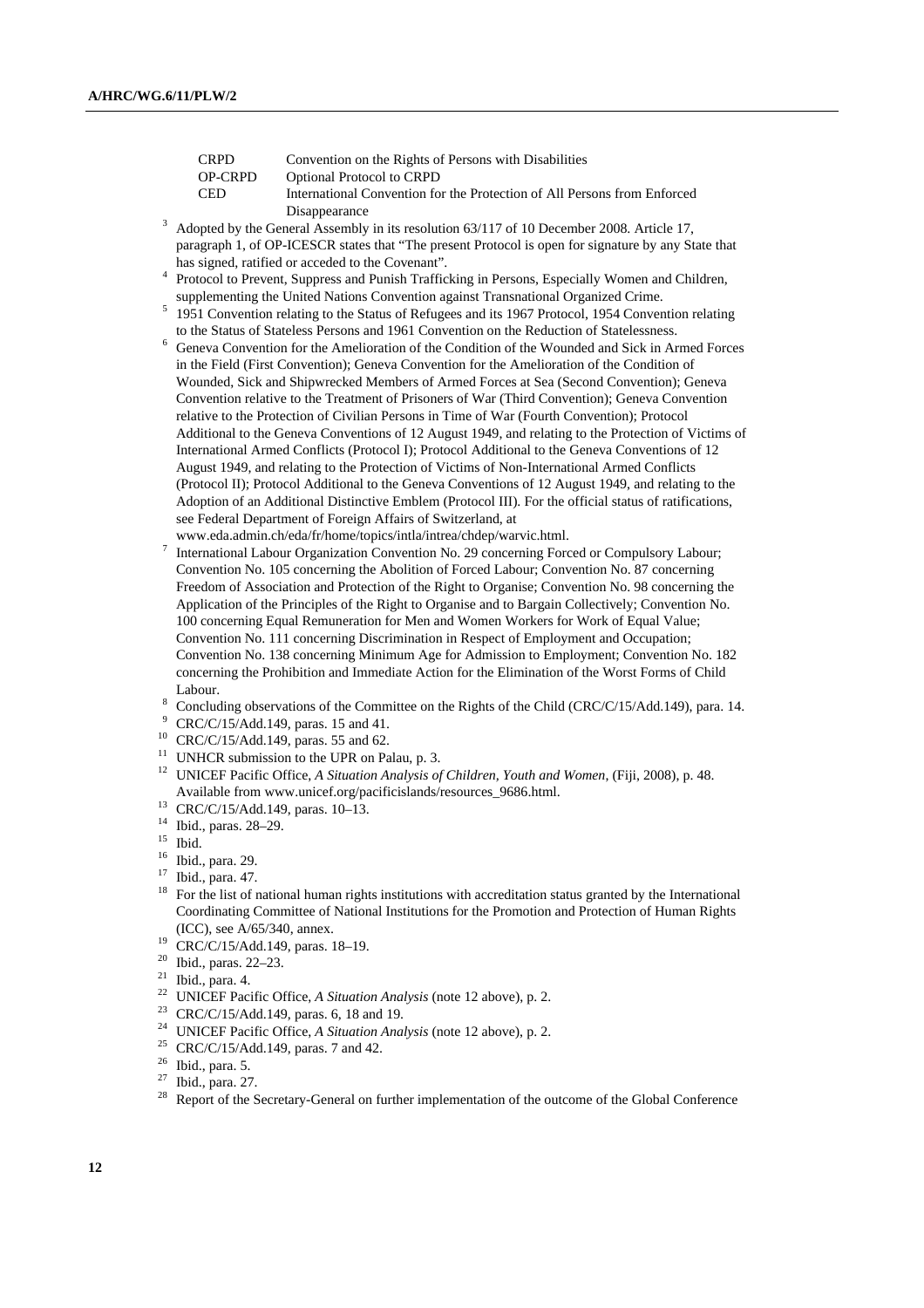on the Sustainable Development of Small Island Developing States (A/56/170), para. 44. 29 The following abbreviation has been used for this document:

- 
- 

CRC Committee on the Rights of the Child<br><sup>30</sup> The questionnaires referred to are those reflected in an official report by a special procedure mandate holder issued between 1 January 2006 and 31 October 2010. Responses counted for the purposes of this section are those received within the relevant deadlines, and referred to in the following documents: (a) E/CN.4/2006/62, para. 24, and E/CN.4/2006/67, para. 22; (b) A/HRC/4/23, para. 14; (c) A/HRC/4/24, para. 9; (d) A/HRC/4/29, para. 47; (e) A/HRC/4/31, para. 24; (f) A/HRC/4/35/Add.3, para. 7; (g) A/HRC/6/15, para. 7; (h) A/HRC/7/6, annex; (i) A/HRC/7/8, para. 35; (j) A/HRC/8/10, para. 120, footnote 48; (k) A/62/301, paras. 27, 32, 38, 44 and 51; (l) A/HRC/10/16 and Corr.1, footnote 29; (m) A/HRC/11/6, annex; (n) A/HRC/11/8, para. 56; (o) A/HRC/11/9, para. 8, footnote 1; (p) A/HRC/12/21, para. 2, footnote 1; (q) A/HRC/12/23, para. 12; (r) A/HRC/12/31, para. 1, footnote 2; (s) A/HRC/13/22/Add.4; (t) A/HRC/13/30, para. 49; (u) A/HRC/13/42, annex I; (v) A/HRC/14/25, para. 6, footnote 1; (w) A/HRC/14/31, para. 5, footnote 2;  $(x)$  A/HRC/14/46/Add.1;  $(y)$  A/HRC/15/31/Add.1, para.  $6 -$  for list of responding States, see http://www2.ohchr.org/english/issues/water/iexpert/written\_contributions.htm; (z) A/HRC/15/32,

- para. 5. 31 OHCHR, *2009 Report: Activities and Results*, p. 134; OHCHR, *2008 Report: Activities and Results*,
- p. 106; OHCHR, *2007 Report: Activities and Results*, p. 92; OHCHR, *2006 Annual Report*, p. 68. 32 OHCHR, *2008 Report: Activities and Results*, pp. 8 and 154; report of the United Nations High Commissioner for Human Rights on follow-up to the World Conference on Human Rights (A/HRC/10/31), para. 58; report of the Secretary-General on national institutions for the promotion and protection of human rights (A/HRC/10/54), paras. 9 and 25.  $CRC/C/15/Add.149$ , paras. 32–33.
- 
- 34 Ibid., paras. 33 and 40.
- <sup>35</sup> UNICEF Pacific Office, *A Situation Analysis* (note 12 above), p. 29.<br><sup>36</sup> Ibid., p. 48.
- 
- 37 CRC/C/15/Add.149, paras. 32–33.
- 38 UNDP, *Human Development Report 2009* (New York, 2009), p. 189. Available from www.undp.org.fj/images/stories/docs/HDR\_2009\_EN\_Complete%5B1%5D.pdf. 39 CRC/C/15/Add.149, paras. 50–51.
- 
- 40 Ibid.
- 41 UNICEF Pacific Office, *A Situation Analysis* (note 12 above), p. vi. 42 A/62/PV.76, p. 16.
- 
- 43 CRC/C/15/Add.149, paras. 42–43.
- 44 Ibid.
- 45 UNICEF Pacific Office, *A Situation Analysis* (note 12 above), p. 49. 46 CRC/C/15/Add.149, paras. 44–45.
- 
- 47 Ibid., paras. 54–55.
- <sup>48</sup> *Commercial Sexual Exploitation of Children and Child and Child Sexual Abuse in the Pacific: A Regional Report 2008* (UNICEF, ESCAP and ECPAT, Suva, 2008), p. 17. Available from www.unicef.org/pacificislands/Small\_CESEC.pdf. 49 UNICEF Pacific Office, *A Situation Analysis* (note 12 above), p. 33. 50 CRC/C/15/Add.149, paras. 58–59.
- 
- 
- 51 Ibid., paras. 38-39.
- 52 Ibid., para. 41.
- 53 Ibid., paras. 34–35.
- 54 Ibid., para. 61.
- 55 Ibid., paras. 36–37.
- 56 UNICEF Pacific Office, *A Situation Analysis* (note 12 above), p. 32. 57 CRC/C/15/Add.149, para. 43.
- 
- 58 UNICEF Pacific Office, *A Situation Analysis* (note 12 above), p. 48. 59 CRC/C/15/Add.149, paras. 38–40.
- 
- 60 Ibid., paras. 40–41.
- 61 UNDP, *Human Development Report 2009* (note 38 above), p. 189. 62 CRC/C/15/Add.149, para. 37.
-